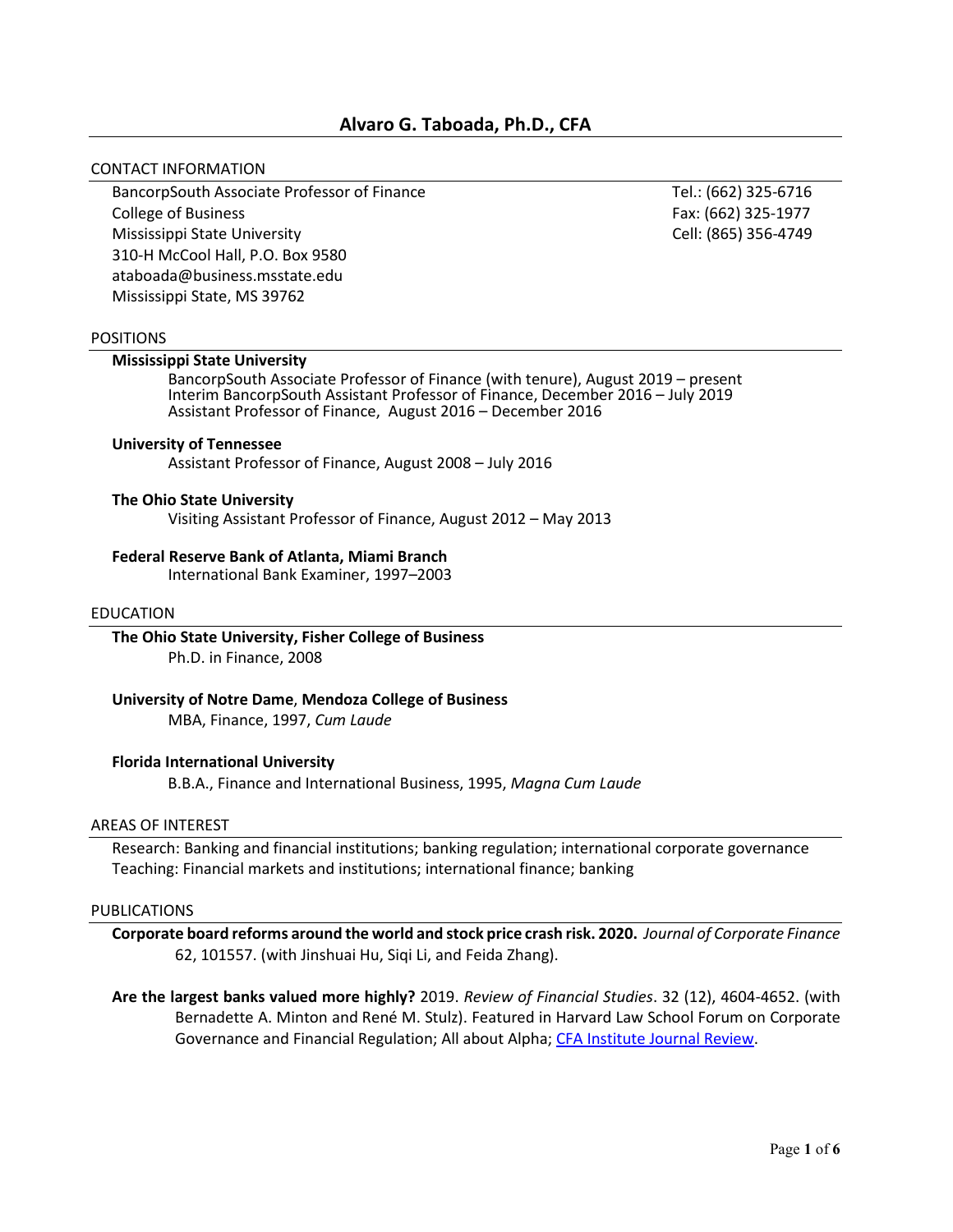- **Does it pay to treat employees well? International evidence on the value of employee-friendly culture**. 2018. *Journal of Corporate Finance* 50, 84-108. (with Larry Fauver and Michael McDonald). Featured i[n Forbes;](https://www.forbes.com/sites/pavelkrapivin/2018/09/17/how-googles-strategy-for-happy-employees-boosts-its-bottom-line/#7a4830b922fc) [Strategy Business.](https://www.strategy-business.com/blog/Workplace-Perks-Wasteful-Indulgence-or-Powerful-Profit-Driver)
- **Board reforms and firm value: Worldwide evidence**. 2017. *Journal of Financial Economics* 125, 120-142 (with Larry Fauver, Mingyi Hung, and Xi Li). Featured in [Harvard Law School Forum on Corporate](https://corpgov.law.harvard.edu/2017/07/04/board-reforms-and-firm-value-worldwide-evidence)  [Governance and Financial Regulation;](https://corpgov.law.harvard.edu/2017/07/04/board-reforms-and-firm-value-worldwide-evidence) Semifinalist for Best Paper Award, Financial Management Association (FMA) Annual Meeting, 2012.

Corrigendum to "Board reforms and firm value: Worldwide evidence" is available at: <http://authors.elsevier.com/sd/article/S0304405X17302167>

- **The impact of regulation on earnings management and performance around seasoned equity offerings: International evidence**. 2017. *Journal of Corporate Finance* 44, 73-98. (with Larry Fauver and Gilberto Loureiro).
- **Regulatory arbitrage and cross-border bank acquisitions**. 2015. *Journal of Finance* 70 (6), 2395-2450 (with G. Andrew Karolyi). Featured in [Harvard Law School Forum on Corporate Governance and](http://corpgov.law.harvard.edu/2015/06/24/regulatory-arbitrage-and-cross-border-bank-acquisitions/)  [Financial Regulation;](http://corpgov.law.harvard.edu/2015/06/24/regulatory-arbitrage-and-cross-border-bank-acquisitions/) [London School of Economics and Political Science \(LSE\) Business Review.](http://blogs.lse.ac.uk/businessreview/2016/01/11/in-search-of-greater-regulatory-freedom-some-banks-resort-to-cross-border-acquisitions/)
- **Do improvements in the information environment enhance insiders' ability to learn from outsiders?** 2015. *Journal of Accounting Research* 53 (4), 863–905 (with Gilberto Loureiro).
- **The impact of changes in bank ownership structure on the allocation of capital: International evidence**. 2011. *Journal of Banking and Finance* 35 (10), 2528-2543.

## WORKING PAPERS

**Gender Quotas and Bank Risk** (with Rose Liao and Gilberto Loureiro).

#### Under review.

*Outstanding Paper in International Finance Award* (Southern Finance Association Annual Meeting, 2019). Presented at the 2019 Northern Finance Association (NFA) Conference, Vancouver; Baruch College; University of Mississippi; 2019 FMA Annual Meeting, 2019 SFA Annual Meeting.

## **Cross-border bank flows and systemic risk** (with G. Andrew Karolyi and John Sedunov).

#### Revise and resubmit, *Review of Finance*

Presented at the 2018 American Finance Association (AFA) Annual Meeting; European Finance Association (EFA) Annual Meeting, Oslo; Ninth Baffi Carefin International Banking Conference on Banking and Financial Regulation, Bocconi University; Financial Intermediation Research Society (FIRS) Conference, Lisbon; 16th FDIC-JFSR Fall Banking Research Conference; Fixed Income and Financial Institutions (FIFI) Conference, University of South Carolina.

## **Boardroom Gender Diversity Reforms and Active Ownership: Global Evidence (**with Larry Fauver, Mingyi

#### Hung, and Emily J. Wang**).**

Under review. Presented at the FMA Annual Meeting, New Orleans.

**Bank mergers, acquirer choice and small business lending: Implications for community investment**(with Bernadette A. Minton and Rohan Williamson). Presented at the FMA Annual Meeting, New Orleans; Villanova WiFi Seminar Series; Federal Reserve Board; Babson College; Georgetown University; University of Wisconsin-Milwaukee.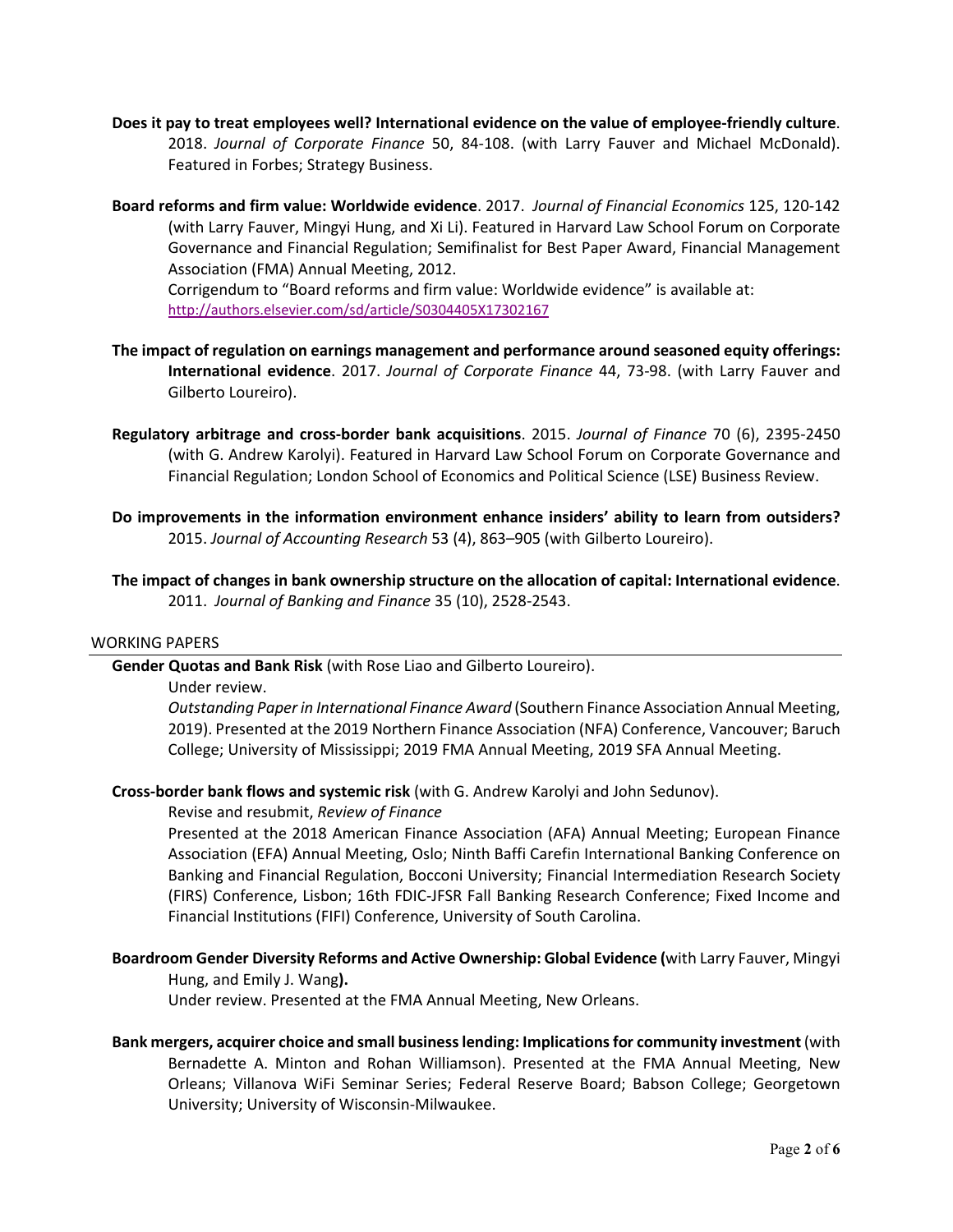# **Regulatory quality and bank governance: Global evidence on causes and consequences (**with Sam Adams, Larry Fauver, and Lauren Milbach**)**

### **Spillover effects of cross-border bank acquisitions on systemic risk (**with John Sedunov)

Presented at MoFiR Seminar Series, Johns Hopkins University.

**Re-examining board reforms and firm value: Response to "How much should we trust staggered differences-in-differences estimates?" by Baker, Larcker, and Wang (2021) (**with Larry Fauver, Mingyi Hung, and Xi Li)

Featured in Duke University School of Law's [The FinReg Blog](https://secure-web.cisco.com/16nk1BngNGp9SKpHyWgRYMvyx-8k-MHjHe6oODn5S7B3sqPRftPrB9hholbWJv3jjP0D5riEVKys1hlQBOJeeFWjhOHJhCT1Tv5B4NUFwqu8BHfQUbNtVYWoTYAsQIetToVsop1pONRS5mmH0GGXA4DmVdap8--47oiLnFNq_qXrhnBCsktr2IQh2MKrybUINcu-DPAHH1y9_6dF38pApDNFL3Wbx8cbrxkO9Nc0WbrEZn426qHYWR72I9X1cdJZzYQcCAkp-szElbAywLiznuhHtY2oSA62RGHAhPWGF1WzWvvhjpYnppNShFNBUNWR6/https%3A%2F%2Fsites.law.duke.edu%2Fthefinregblog%2F2021%2F08%2F23%2Fre-examining-board-reforms-and-firm-value-response-to-how-much-should-we-trust-staggered-differences-in-differences-estimates-by-baker-larcker-and-wang-2021%2F)

#### PROJECTS IN PROGRESS

Bank holdings of liquid assets (with René Stulz and Mathijs van Dijk)

The Impact of Cross-Border Bank Lending Activity of US Banks (with Judit Temesvary and John Sedunov) The value of the risk management function: Evidence from a quasi-natural experiment (with Brian Blank and Lauren Milbach)

#### **CITATIONS**

Google Scholar: 689 Web of Science: 210

#### EDITORIAL RESPONSIBILTIES

Subject Editor*, Journal of Multinational Financial Management* (2020-present) Subject Editor, *Emerging Markets Review* (2021-present)

### TEACHING EXPERIENCE

| <b>Mississippi State University</b>                    |                                              |
|--------------------------------------------------------|----------------------------------------------|
| Financial markets and institutions (Finance 3723)      | Fall 2016-19; Spring 2017-21                 |
| Ph.D. seminar in financial institutions (Finance 9733) | Fall 2016, 2018; 2020                        |
| International financial management (Finance 4923)      | Fall 2017; Spring 2018                       |
| <b>University of Tennessee</b>                         |                                              |
| Financial markets and institutions (Finance 435)       | Fall 2008-10, '14-15; Spring 2011-12, '14-16 |
| Commercial and investment banking (MBA 532)            | Fall 2009, 2010, 2013-15                     |
| Ph.D. special topics seminar (Finance 654)             | Fall 2012; 2013                              |
| Ph.D. seminar (Finance 652)                            | Spring 2012                                  |
| Ph.D. seminar in financial institutions (Finance 653)  | Fall 2008-10; Spring 2010                    |
| <b>Professional MBA</b>                                | Fall 2009, 2011                              |
| <b>The Ohio State University</b>                       |                                              |
| Financial institutions (Finance 4260)                  | <b>Fall 2012</b>                             |
| Management of financial institutions (Finance 726)     | Winter 2007                                  |
| International financial management (Finance 725)       | Spring 2006                                  |
| Research assistant                                     | 2004-06, Spring 2007                         |
| Teaching assistant: MBA- Investment management         | <b>Fall 2003</b>                             |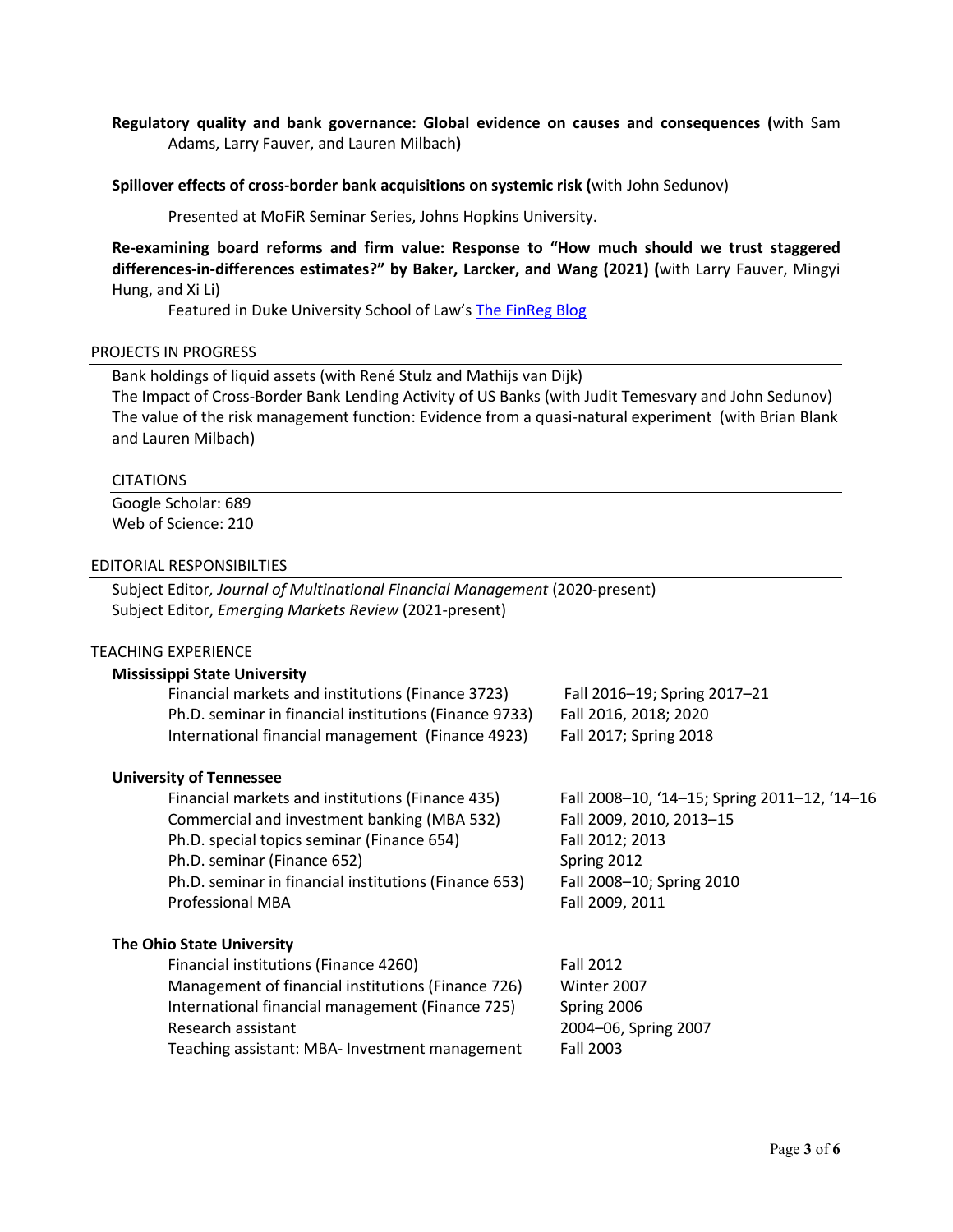## **Ph.D. Dissertation Chair** (year completed, initial placement)

Wenqing Gao, 2021 Expected (Southeast Missouri State University) Zhongdong Chen, 2013 (Carson-Newman)

## **Ph.D. Dissertation Committee Member** (year completed, placement)

Jiawei Chen, 2021 Expected Haoyang Xiong, 2021 Expected Caleb Houston, 2020 (University of Alabama-Birmingham) Valeriya Posylnaya, 2018 (University of Minnesota Duluth) Michael McDonald, 2014 (Fairfield University) Todd R. Yarbrough, 2013 (Aquinas College) Kathryn Schumann, 2012 (James Madison University)

## **SERVICE**

**VP Program,** Southern Finance Association**,** 2021 **Track Chair**, Financial Management Association, 2020 **Track Chair**, Southern Finance Association, 2018

## **Referee (# of papers reviewed):**

Review of Financial Studies (8), Journal of Banking and Finance (14), Journal of International Business Studies (5), Journal of Empirical Finance (5), Journal of Corporate Finance (3), The Financial Review (2), Journal of Financial Intermediation (1), Journal of International Financial Markets, Institutions & Money (2), Journal of International Money and Finance (1), Pacific-Basin Finance Journal (1), Journal of International Financial Management and Accounting (1), Journal of Economic Behavior & Organization (1).

## **Conference Program Committee**

European Finance Association, 2020, 2021 Western Finance Association, 2019 Eastern Finance Association, 2017 Financial Management Association, 2009, 2013 Midwest Finance Association, 2013

Discussant, Financial Management Association Annual Meeting, 2009, 2012, 2019

## **Mississippi State University**

Faculty Representative, Mississippi Young Bankers' Association Meetings (2017, 2018, 2019) Recruiting Committee, 2017

## **University of Tennessee**

Faculty Advisor, Global CFA Challenge Competition, Spring 2010, 2012, 2014 Recruiting Committee, 2008, 2010, 2013 Strategic Planning Committee, 2009–10 Ph.D. Committee, 2009–15

## **Society Memberships:**

American Finance Association, European Corporate Governance Institute (ECGI), European Finance Association, Financial Management Association, CFA Institute, Northern Finance Association; Southern Finance Association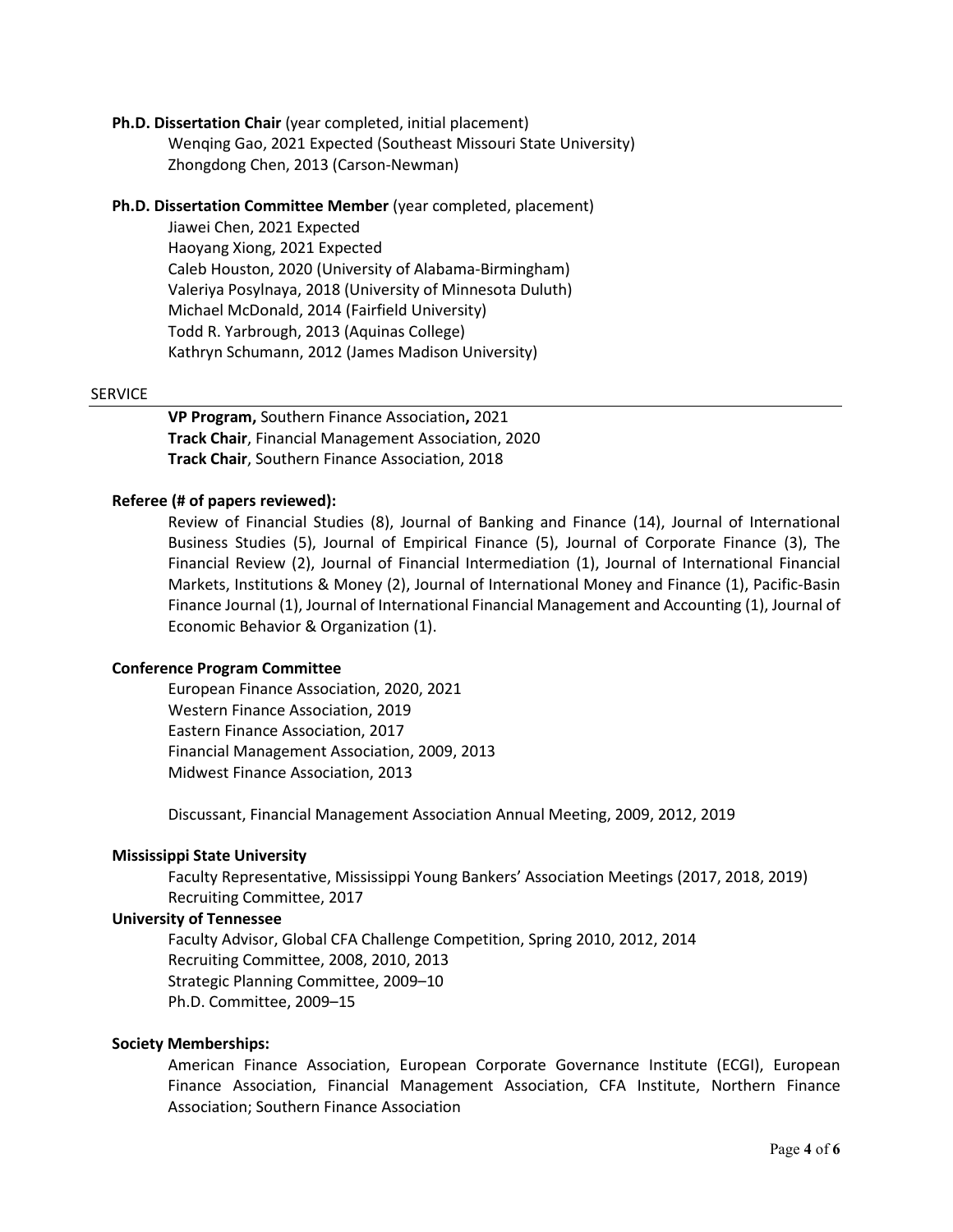# PAPER PRESENTATIONS († indicates presentation by coauthor).

- 2021: Ohio State University;<sup>†</sup>MoFiR Seminar Series, Johns Hopkins University;<sup>†</sup>Southern Finance Association Annual Meeting (scheduled)†
- *2020:* Villanova Wi-Fi Seminar Series
- *2019:* NFA Conference, Vancouver; Baruch College† ; University of Mississippi; FMA Annual Meeting; Southern Finance Association (SFA) Annual Meeting, Orlando; Babson College† . Federal Reserve Board<sup>†</sup>; Georgetown University<sup>†</sup>; University of Wisconsin-Milwaukee<sup>†</sup>.
- 2018: AFA Annual Meeting, Philadelphia<sup>t</sup>; FMA Annual Meeting (Top 10 session); SFA Annual Meeting, Ashville
- *2017:* Ninth Baffi Carefin International Banking Conference on Banking and Financial Regulation, Bocconi University*;* NFA Annual Meeting, Halifax; MMM Conference, University of Mississippi; FMA Latin American Conference, Mexico City, Mexico† ; University of Chicago† ; University of Michigan<sup>+</sup>; INSEAD<sup>+</sup>; HEC-Paris<sup>+</sup>;Federal Reserve Bank of New York<sup>+</sup>; Auburn University
- 2016: EFA Annual Meeting, Oslo, Norway; 16th FDIC-JFSR Fall Banking Research Conference<sup>+</sup>; Financial Intermediation Research Society (FIRS) Conference† , Lisbon, Portugal; Fixed Income and Financial Institutions (FIFI) Conference<sup>†</sup>, University of South Carolina; FMA Annual Meeting, Las Vegas, NV; York University<sup>†</sup>; Arizona State University<sup>†</sup>
- *2015*: FRB New York/Journal of Accounting and Economics Joint Conference, Economics of Culture: Balancing Norms against Rules; FMA European conference† , Venice, Italy; University of Kentucky/ University of Tennessee Jim & Jack Conference; Federal Reserve Bank of Richmond, Charlotte branch; Mississippi State University; Florida International University; Oklahoma State University; University of North Carolina at Charlotte; Villanova University<sup>†</sup>; Chinese University of Hong Kong<sup>+</sup>; Indian School of Business Ninth Annual Accounting Conference<sup>+</sup>; Corporate Governance Center, University of Tennessee†
- 2014: EPFL-HEC Lausanne<sup>†</sup>, Erasmus<sup>†</sup>, University of Texas-Austin<sup>†</sup>, Tilburg<sup>†</sup>; University of Kentucky; Hong Kong University of Science and Technology†
- 2013: FMA Annual Meeting;<sup>†</sup> International Monetary Fund;<sup>†;</sup> World Bank<sup>+</sup>; George Washington University;† American University†
- *2012:* EFA Annual Meeting, Copenhagen, Denmark; Carefin-Bocconi conference on the effect of tighter regulatory requirements on bank profitability and risk-taking incentives, Milan, Italy; FMA Annual Meeting; European Financial Management Association (EFMA) Annual Meeting<sup>†</sup>; Portuguese Finance Network<sup>+</sup>; The Ohio State University; DePaul University<sup>+</sup>; University of Cyprus<sup>†</sup>; Office of the Comptroller of the Currency<sup>†</sup>; Boston College<sup>†</sup>; University of Pittsburgh<sup>†</sup>; University of North Carolina-Chapel Hill. †
- 2011: FMA Asian Conference<sup>+</sup>, Queenstown, New Zealand; EFA Annual Meeting, Stockholm, Sweden; California Polytechnic State University. †
- *2010:* EFA Annual Meeting, Frankfurt, Germany; FMA Annual Meeting; Academy of Economics and Finance Conference.